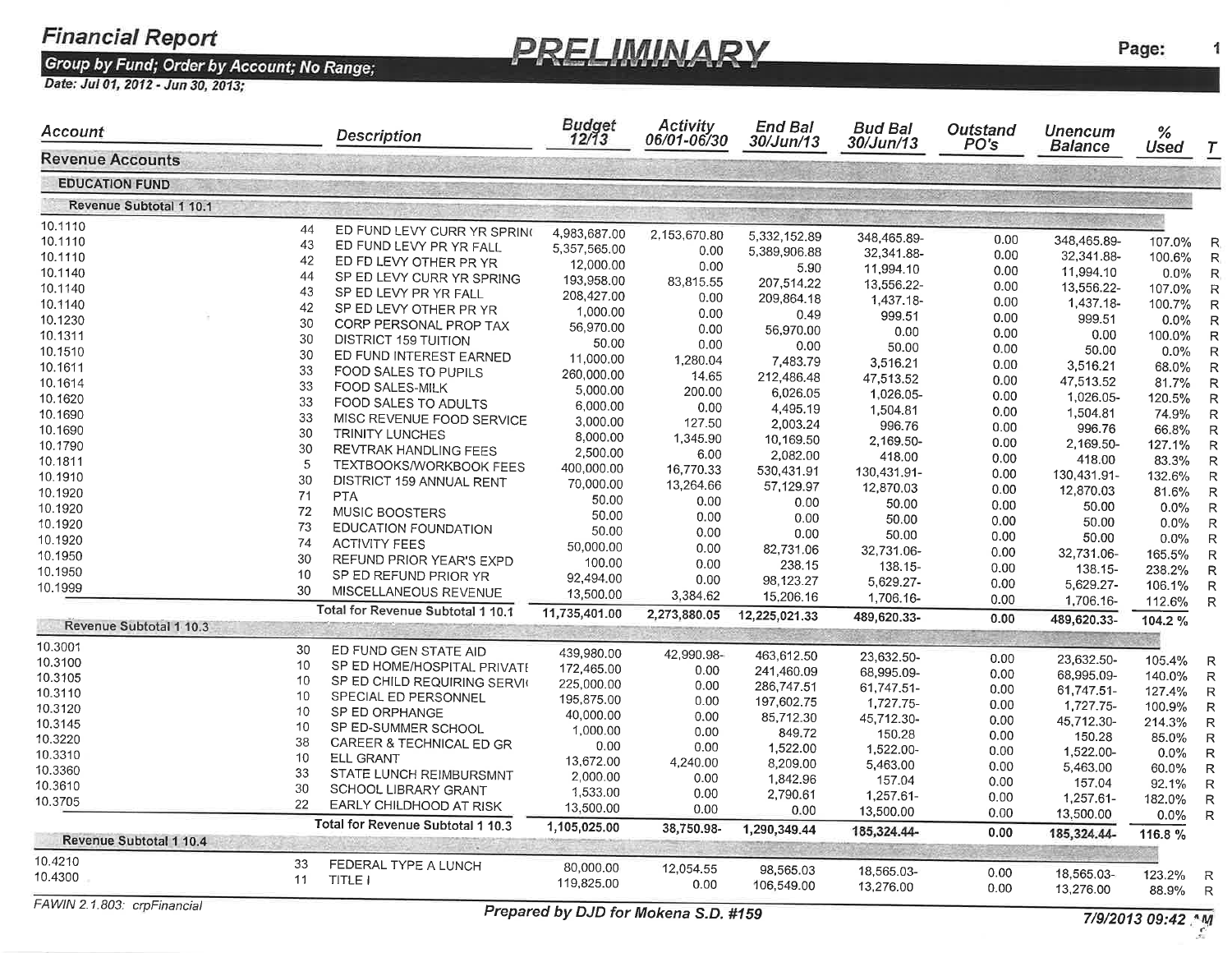### PRELIMINARY

Page:

3

| Account                      | <b>Description</b>                     | <b>Budget</b><br>12/13 | <b>Activity</b><br>06/01-06/30 | <b>End Bal</b><br>30/Jun/13 | <b>Bud Bal</b><br>30/Jun/13 | Outstand<br>PO's | <b>Unencum</b><br>Balance | %<br>Used         | T            |
|------------------------------|----------------------------------------|------------------------|--------------------------------|-----------------------------|-----------------------------|------------------|---------------------------|-------------------|--------------|
| 32<br>40.3510                | TRANS SP ED STUDENT AID                | 278,404.00             | 0.00                           | 354,101.82                  | 75.697.82-                  | 0.00             | 75,697.82-                | 127.2%            | $\mathsf{R}$ |
|                              | Total for Revenue Subtotal 1 40.3      | 374,455.00             | 0.00                           | 426,857.75                  | 52,402.75-                  | 0.00             | 52,402.75-                | 114.0 %           |              |
|                              | <b>Total for TRANSPORTATION FUND</b>   | 936.080.00             | 91,355.91                      | 1,187,605.27                | 251,525.27-                 | 0.00             | 251,525.27-               | 126.87%           |              |
| <b>IMRF FUND</b>             |                                        |                        |                                |                             |                             |                  |                           |                   |              |
| Revenue Subtotal 1 50.1      |                                        |                        |                                |                             |                             |                  |                           |                   |              |
| 50.1114<br>42                | <b>IMRF/SOCIAL SEC LEVY OTHER</b>      | 500.00                 | 0.00                           | 0.25                        | 499.75                      | 0.00             | 499.75                    | 0.1%              | R            |
| 43<br>50.1114                | IMRF/SOCIAL SEC LEVY PR YR F           | 107,678.00             | 0.00                           | 108,847.47                  | 1,169.47-                   | 0.00             | 1,169.47-                 | 101.1%            | R            |
| 50.1114<br>44                | <b>IMRF/SOCIAL SEC LEVY CURR Y</b>     | 100,384.00             | 43,383.02                      | 107,409.58                  | 7,025.58-                   | 0.00             | 7,025.58-                 | 107.0%            | R            |
| 50.1150<br>44                | SOCIAL SEC LEVY CURR YR SPF            | 100,384.00             | 43,383.02                      | 107,409.58                  | 7,025.58-                   | 0.00             | 7,025.58-                 | 107.0%            | $\mathsf R$  |
| 50.1150<br>43                | FICA LEVY PR YR FALL                   | 107,678.00             | 0.00                           | 108,847.47                  | 1,169.47-                   | 0.00             | 1,169.47-                 | 101.1%            | R            |
| 50.1150<br>42                | FICA LEVY OTHER PR YR                  | 500.00                 | 0.00                           | 0.25                        | 499.75                      | 0.00             | 499.75                    | 0.1%              | R            |
| 50.1230<br>30                | CORPORATE REPLACEMENT TX               | 46,612.00              | 0.00                           | 57,173.94                   | 10,561.94-                  | 0.00             | 10,561.94-                | 122.7%            | $\mathsf{R}$ |
| 30<br>50.1510                | FUND 5 EARNED INTEREST                 | 350.00                 | 8.83                           | 104.22                      | 245.78                      | 0.00             | 245.78                    | 29.8%             | R            |
|                              | Total for Revenue Subtotal 1 50.1      | 464,086.00             | 86,774.87                      | 489,792.76                  | 25,706.76-                  | 0.00             | 25,706.76-                | 105.5 %           |              |
|                              | <b>Total for IMRF FUND</b>             | 464,086.00             | 86,774.87                      | 489,792.76                  | 25,706.76-                  | 0.00             | 25,706.76-                | 105.54%           |              |
| <b>NEW CONSTRUCTION FUND</b> |                                        |                        |                                |                             |                             |                  |                           |                   |              |
| Revenue Subtotal 1 61.1      |                                        |                        |                                |                             |                             |                  |                           |                   |              |
| 61.1510<br>30                | <b>INTEREST-NEW CONSTRUCTION</b>       | 500.00                 | 22.47                          | 555.53                      | 55.53-                      | 0.00             | 55.53-                    | 111.1%            | R            |
|                              | Total for Revenue Subtotal 1 61.1      | 500.00                 | 22.47                          | 555.53                      | $55.53 -$                   | 0.00             | 55.53-                    | 111.1 %           |              |
|                              | <b>Total for NEW CONSTRUCTION FUND</b> | 500.00                 | 22.47                          | 555.53                      | 55.53-                      | 0.00             | 55.53-                    | 111.11%           |              |
| <b>WORKING CASH FUND</b>     | ALL NO. L. COLE ON STIL                |                        |                                |                             |                             |                  |                           | الكارير بالأكلامي |              |
| Revenue Subtotal 170.1       |                                        |                        |                                |                             |                             |                  |                           |                   |              |
| 70.1115<br>42                | WK CASH LEVY OTHER PR YR               | 500.00                 | 0.00                           | 0.25                        | 499.75                      | 0.00             | 499.75                    | 0.1%              | R            |
| 43<br>70.1115                | WK CASH LEVY PR YR FALL                | 31,249.00              | 0.00                           | 31,323.02                   | 74.02-                      | 0.00             | 74.02-                    | 100.2%            | R            |
| 70.1115<br>44                | WK CASH LEVY CURR YR SPRIN             | 29,020.00              | 12,538.77                      | 31,044.04                   | 2,024.04-                   | 0.00             | 2,024.04-                 | 107.0%            | $\mathsf{R}$ |
| 30<br>70.1510                | WK CASH EARNED INTEREST                | 5,000.00               | 644.30                         | 3,010.41                    | 1,989.59                    | 0.00             | 1,989.59                  | 60.2%             | R            |
|                              | Total for Revenue Subtotal 1 70.1      | 65,769.00              | 13,183.07                      | 65,377.72                   | 391.28                      | 0.00             | 391.28                    | 99.4 %            |              |
|                              | <b>Total for WORKING CASH FUND</b>     | 65,769.00              | 13,183.07                      | 65,377.72                   | 391.28                      | 0.00             | 391.28                    | 99.41%            |              |
| <b>TORT FUND</b>             |                                        |                        |                                |                             |                             |                  |                           |                   |              |
| Revenue Subtotal 1 80.1      |                                        |                        |                                |                             |                             |                  |                           |                   |              |
| 80.1120<br>42                | LEVY TORT LIAB OTHER PR YR             | 500.00                 | 0.00                           | 0.25                        | 499.75                      | 0.00             | 499.75                    | 0.1%              | R            |
| 80.1120<br>43                | LEVY TORT LIAB PR YR FALL              | 26,458.00              | 0.00                           | 25,841.49                   | 616.51                      | 0.00             | 616.51                    | 97.7%             | R            |
| 80.1120<br>44                | LEVY TORT LIAB CURR YR                 | 24,282.00              | 10,490.60                      | 25,973.08                   | 1,691.08-                   | 0.00             | 1,691.08-                 | 107.0%            | R            |
| 30<br>80.1510                | INTEREST-TORT FUND                     | 300.00                 | 23.93                          | 144.38                      | 155.62                      | 0.00             | 155.62                    | 48.1%             | R            |
|                              |                                        |                        |                                |                             |                             | 0.00             |                           | 100.8 %           |              |
|                              | Total for Revenue Subtotal 1 80.1      | 51,540.00              | 10,514.53                      | 51,959.20                   | 419.20-                     |                  | 419.20-                   |                   |              |
|                              | <b>Total for TORT FUND</b>             | 51,540.00              | 10,514.53                      | 51,959.20                   | 419.20-                     | 0.00             | 419.20-                   | 100.81%           |              |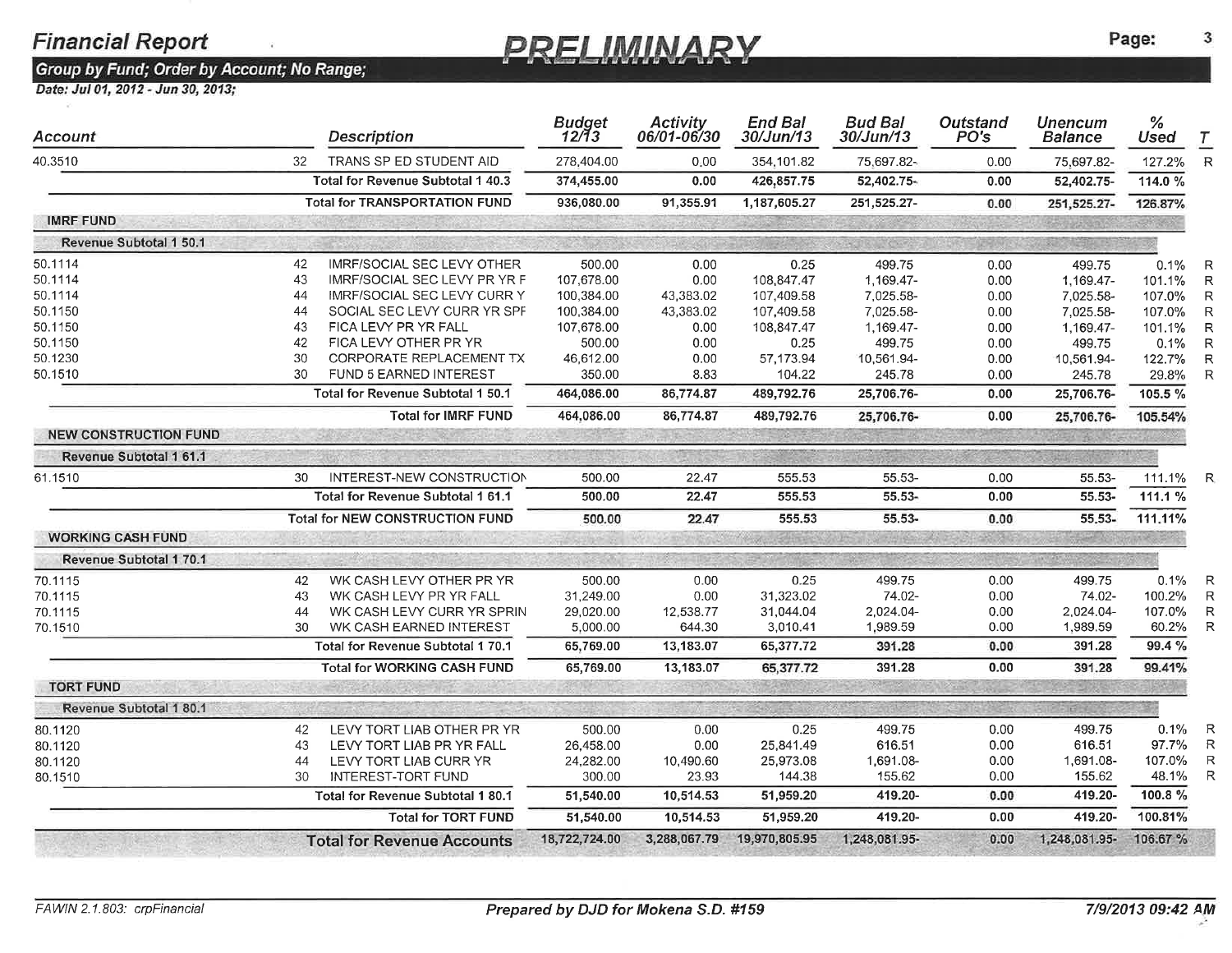### **PRELIMINARY**

Group by Fund; Order by Account; No Range;<br>Date: Jul 01, 2012 - Jun 30, 2013;

| Account                          |    | <b>Description</b>                                            | <b>Budget</b><br>12/13 | <b>Activity</b><br>06/01-06/30 | <b>End Bal</b><br>30/Jun/13 | <b>Bud Bal</b><br><i>30/Jun/13</i> | <b>Outstand</b><br>PO's | <b>Unencum</b><br>Balance | $\frac{9}{6}$<br><b>Used</b> | $\tau$ |
|----------------------------------|----|---------------------------------------------------------------|------------------------|--------------------------------|-----------------------------|------------------------------------|-------------------------|---------------------------|------------------------------|--------|
|                                  |    | Total for Expense Subtotal 1 10.110                           | 5,606,099.00           | 361,533.88                     | 5,335,324.31                | 270,774.69                         | 319.00                  | 270,455.69                | 95.2 %                       |        |
| <b>REGULAR PROGRAMS</b>          |    |                                                               |                        |                                |                             |                                    |                         |                           |                              |        |
| 10.1111.122                      | 5  | SALARIES-SUBSTITUTE TEACHE                                    | 134,000.00             | 69,634.94-                     | 108,788.73                  | 25,211.27                          | 0.00                    | 25,211.27                 | 81.2%                        | Е      |
| 10.1111.210                      | 5  | NEC-SUBSTITUTE TEACHERS                                       | 777.00                 | 3.81                           | 888.28                      | 111.28-                            | 0.00                    | 111.28-                   | 114.3%                       |        |
| 10.1111.222                      | 35 | MEDICAL INSURANCE RETIREES                                    | 21,000.00              | 4,950.00                       | 22,227.00                   | 1,227.00-                          | 0.00                    | 1,227.00-                 | 105.8%                       | Ε      |
| 10.1111.224                      | 5  | ETHIS-SUBSTITUTE TEACHERS                                     | 925.00                 | 4.53                           | 1,056.58                    | 131.58-                            | 0.00                    | 131.58-                   | 114.2%                       | Е      |
|                                  |    | <b>Total for REGULAR PROGRAMS</b>                             | 156,702.00             | 64,676.60-                     | 132,960.59                  | 23,741.41                          | 0.00                    | 23,741.41                 | 84.8%                        |        |
| <b>EARLY START PROGRAMS</b>      |    |                                                               |                        |                                | <b>Prince</b>               | $1000 - 100$                       |                         |                           |                              |        |
| 10.1125.112                      | 22 | SALARIES-EARLY START TEACH                                    | 55,723.00              |                                |                             |                                    |                         |                           |                              |        |
| 10.1125.115                      | 22 | SALARIES-EARLY START AIDE                                     | 15,843.00              | 4,181.85                       | 54,241.00                   | 1,482.00                           | 0.00                    | 1,482.00                  | 97.3%                        | Е      |
| 10.1125.210                      | 22 | NEC-EARLY START TEACHER                                       |                        | 172.27                         | 16,888.23                   | 1,045.23-                          | 0.00                    | 1.045.23-                 | 106.6%                       | Е      |
| 10.1125.222                      | 35 |                                                               | 323.00                 | 14.33                          | 315.26                      | 7.74                               | 0.00                    | 7.74                      | 97.6%                        | E      |
| 10.1125.224                      | 22 | MEDICAL/LIFE INSURANCE-EARL<br><b>ETHIS-EARLY START</b>       | 7,154.00               | 569.60                         | 6,938.94                    | 215.06                             | 0.00                    | 215.06                    | 97.0%                        | Е      |
| 10.1125.300                      | 22 |                                                               | 384.00                 | 17.05                          | 375.10                      | 8.90                               | 0.00                    | 8.90                      | 97.7%                        | Ε      |
| 10.1125.410                      | 22 | PURCHASE SERVICES-EARLY ST                                    | 100.00                 | 0.00                           | 0.00                        | 100.00                             | 0.00                    | 100.00                    | $0.0\%$                      | Е      |
|                                  |    | SUPPLIES-EARLY START<br><b>Total for EARLY START PROGRAMS</b> | 500.00                 | 0.00                           | 935.10                      | 435.10-                            | 0.00                    | 435.10-                   | 187.0%                       | E      |
| <b>Expense Subtotal 1 10.120</b> |    |                                                               | 80,027.00              | 4,955.10                       | 79,693.63                   | 333.37                             | 0.00                    | 333.37                    | 99.6%                        |        |
|                                  |    |                                                               |                        |                                |                             |                                    |                         |                           |                              |        |
| 10.1200.111                      | 10 | SALARIES-STUDENT SERVICES I                                   | 100,000.00             | 7,692.31                       | 100,000.00                  | 0.00                               | 0.00                    | 0.00                      | 100.0%                       | Е      |
| 10.1200.115                      | 10 | SALARIES-STUDENT SERVICES:                                    | 37,292.00              | 1,836.95                       | 37,135.55                   | 156.45                             | 0.00                    | 156.45                    | 99.6%                        |        |
| 10.1200.201                      | 10 | THIS-STUDENT SERVICES                                         | 1,015.00               | 78.12                          | 1,015.56                    | $0.56 -$                           | 0.00                    | $0.56 -$                  | 100.1%                       | Е      |
| 10.1200.210                      | 10 | NEC-STUDENT SERVICES                                          | 640.00                 | 49.24                          | 640.12                      | $0.12 -$                           | 0.00                    | $0.12 -$                  | 100.0%                       | F      |
| 10.1200.211                      | 10 | TRS/RETIREMENT-STUDENT SEF                                    | 10,375.00              | 798.10                         | 10,375.30                   | $0.30 -$                           | 0.00                    | $0.30 -$                  | 100.0%                       | E      |
| 10.1200.222                      | 35 | MEDICAL/LIFE INSURANCE-STUI                                   | 22,213.00              | 1,695.60                       | 20,936.18                   | 1,276.82                           | 0.00                    | 1,276.82                  | 94.3%                        |        |
| 10.1200.224                      | 10 | ETHIS-STUDENT SERVICES                                        | 762.00                 | 58.58                          | 761.54                      | 0.46                               | 0.00                    | 0.46                      | 99.9%                        | E      |
| 10.1200.300                      | 10 | PURCHASE SERVICES-STUDENT                                     | 10,000.00              | 8,022.00                       | 19,522.56                   | 9,522.56-                          | 0.00                    | 9,522.56-                 | 195.2%                       |        |
| 10.1200.332                      | 10 | TRAVEL/IN-SERVICE-STUDENT S                                   | 1,200.00               | 0.00                           | 30.00                       | 1,170.00                           | 0.00                    | 1,170.00                  | 2.5%                         | E      |
| 10.1200.410                      | 10 | SUPPLIES-STUDENT SERVICES                                     | 3,017.00               | 356.23                         | 3,023.95                    | 6.95-                              | 0.00                    | $6.95 -$                  | 100.2%                       | F      |
| 10.1200.640                      | 10 | MEMBERSHIP-STUDENT SERVIC                                     | 500.00                 | 0.00                           | 505.00                      | $5.00 -$                           | 0.00                    | $5.00 -$                  | 101.0%                       | F      |
| 10.1201.112                      | 10 | SALARIES-SI TEACHERS                                          | 189,398.00             | 14,213.78                      | 179,956.89                  | 9,441.11                           | 0.00                    | 9,441.11                  | 95.0%                        | E      |
| 10.1201.210                      | 10 | <b>NEC-SI TEACHERS</b>                                        | 1,099.00               | 48.72                          | 1,071.85                    | 27.15                              | 0.00                    | 27.15                     | 97.5%                        | E      |
| 10.1201.222                      | 35 | MEDICARE/LIFE INS-SI TEACHEF                                  | 18,838.00              | 1,062.36                       | 11,894.77                   | 6,943.23                           | 0.00                    | 6,943.23                  | 63.1%                        | E      |
| 10.1201.224                      | 10 | <b>ETHIS-SI TEACHERS</b>                                      | 1,307.00               | 57.96                          | 1,275.11                    | 31.89                              | 0.00                    | 31.89                     | 97.6%                        | Ε      |
|                                  |    | Total for Expense Subtotal 1 10.120                           | 397,656.00             | 35,969.95                      | 388,144.38                  | 9,511.62                           | 0.00                    | 9,511.62                  | 97.6%                        |        |
| <b>Expense Subtotal 1 10.121</b> |    |                                                               |                        |                                |                             |                                    |                         |                           |                              |        |
| 10.1210.112                      | 10 | SALARIES-LEARNING DISABILITY                                  | 375,818.00             | 24,442.92                      | 415,922.84                  | 40,104.84-                         | 0.00                    | 40,104.84-                | 110.7%                       | Е      |
| 10.1210.210                      | 10 | NEC-LEARNING DISABILITY TEAC                                  | 2,180.00               | 87.69                          | 2,385.80                    | 205.80-                            | 0.00                    | 205.80-                   | 109.4%                       | Ε      |
| 10.1210.222                      | 35 | MEDICAL/LIFE INSURANCE-LD TI                                  | 38,920.00              | 3,039.18                       | 40,664.12                   | 1,744.12-                          | 0.00                    | 1,744.12-                 | 104.5%                       | Е      |
| 10.1210.224                      | 10 | <b>ETHIS-LD TEACHERS</b>                                      | 2,593.00               | 130.44                         | 2,864.73                    | 271.73-                            | 0.00                    | 271.73-                   | 110.5%                       | Ε      |
|                                  |    | Total for Expense Subtotal 1 10.121                           | 419,511.00             | 27,700.23                      | 461,837.49                  | 42,326.49-                         | 0.00                    | 42,326.49-                | 110.1%                       |        |
| <b>SPECIAL PROGRAMS</b>          |    |                                                               |                        |                                |                             |                                    |                         |                           |                              |        |
| 10.1223.112                      | 10 | SALARIES-SPEECH TEACHERS                                      | 176,172.00             | 8,795.47                       | 168,838.65                  | 7,333.35                           | 0.00                    | 7,333.35                  | 95.8%                        |        |
| 10.1223.210                      | 10 | NEC-SPEECH TEACHERS                                           | 1,022.00               | 47.53                          | 1,009.86                    | 12.14                              | 0.00                    | 12.14                     | 98.8%                        | Ε<br>E |
| 10.1223.222                      | 35 | MEDICAL/LIFE INSURNACE-SPEE                                   | 17,990.00              | 1,759.64                       | 20,181.30                   | 2,191.30-                          | 0.00                    | 2,191.30-                 | 112.2%                       | E      |
|                                  |    |                                                               |                        |                                |                             |                                    |                         |                           |                              |        |

5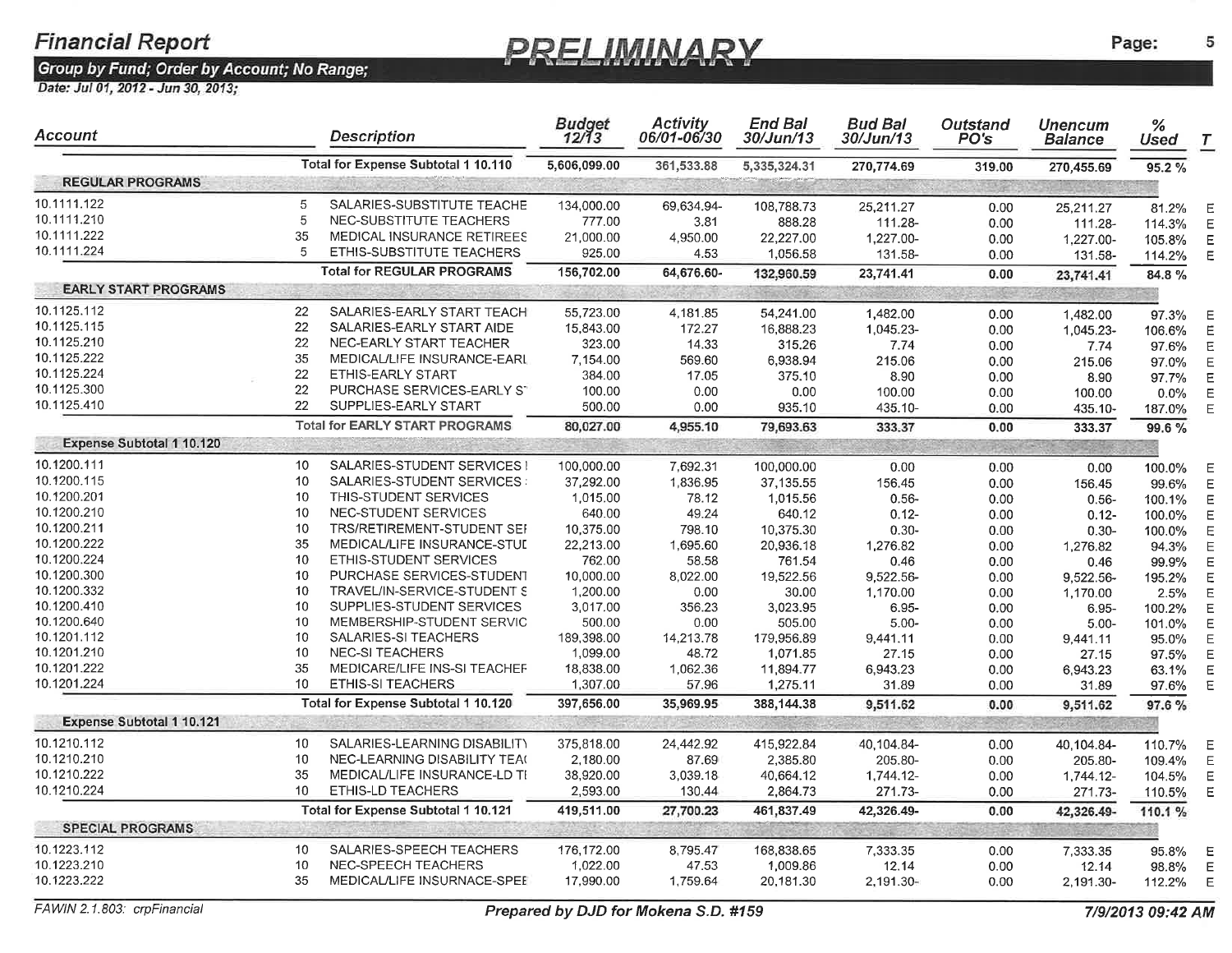### <u>PRELIMINARY</u>

Group by Fund; Order by Account; No Range;<br>Date: Jul 01, 2012 - Jun 30, 2013;

| Account                         |                  | <b>Description</b>                     | Budget<br>12/13 | <b>Activity</b><br>06/01-06/30 | <b>End Bal</b><br><i>30/Jun/13</i> | <b>Bud Bal</b><br>30/Jun/13 | Outstand<br>PO's | <b>Unencum</b><br><b>Balance</b> | $\%$<br>Used | $\tau$ |
|---------------------------------|------------------|----------------------------------------|-----------------|--------------------------------|------------------------------------|-----------------------------|------------------|----------------------------------|--------------|--------|
|                                 |                  | <b>Total for SOCIAL WORKER PROGRAM</b> | 221,099.00      | 12,831.19                      | 213,278.06                         | 7,820.94                    | 0.00             | 7,820.94                         | 96.5%        |        |
| <b>HELATH SERVICES</b>          |                  |                                        |                 |                                |                                    |                             |                  |                                  |              |        |
| 10.2130.111                     | 34               | SALARIES-HEALTH SERVICES CO            | 87,818.00       | 6,972.59                       | 84,163.82                          | 3,654.18                    | 0.00             | 3,654.18                         | 95.8%        |        |
| 10.2130.222                     | 35               | MEDICAL LIFE INS-HEALTH SERV           | 29,982.00       | 1,988.70                       | 23,067.56                          | 6,914.44                    | 0.00             | 6,914.44                         | 76.9%        |        |
| 10.2130.410                     | $\overline{A}$   | SUPPLIES-HEALTH SERVICES/M             | 1,800.00        | 58.00                          | 1,877.71                           | $77.71 -$                   | 0.00             | $77.71 -$                        | 104.3%       |        |
| 10.2130.410                     | $\overline{2}$   | SUPPLIES-HEALTH SERVICES/M             | 2,600.00        | 58.00                          | 2,321.69                           | 278.31                      | 0.00             | 278.31                           | 89.3%        | Ε      |
| 10.2130.410                     | 3                | SUPPLIES-HEALTH SERVCIES/M             | 1,700.00        | 0.00                           | 1,794.66                           | 94.66-                      | 0.00             | 94.66-                           | 105.6%       |        |
| 10.2130.550                     | $\overline{4}$   | EQUIPMENT-HEALTH SERVICES              | 1,000.00        | 0.00                           | 740.00                             | 260.00                      | 0.00             | 260.00                           | 74.0%        | Ε      |
|                                 |                  | <b>Total for HELATH SERVICES</b>       | 124,900.00      | 9,077.29                       | 113,965.44                         | 10,934.56                   | 0.00             | 10,934.56                        | 91.2%        |        |
| <b>SUPPORT PROGRAMS</b>         |                  |                                        |                 |                                |                                    |                             |                  |                                  |              |        |
| 10.2190.380                     | 30               | COMMERCIAL LIABLILITY INSURI           | 15,000.00       | 0.00                           | 3,870.50                           | 11,129.50                   | 0.00             | 11,129.50                        | 25.8%        | Ε      |
|                                 |                  | <b>Total for SUPPORT PROGRAMS</b>      | 15,000.00       | 0.00                           | 3,870.50                           | 11,129.50                   | 0.00             | 11,129.50                        | 25.8 %       |        |
| <b>DEVELOPMENT PROGRAMS</b>     |                  |                                        |                 |                                |                                    |                             |                  |                                  |              |        |
| 10.2210.110                     | 13               | SALARIES-TITLE II                      | 2,000.00        | 0.00                           |                                    |                             |                  |                                  |              |        |
| 10.2210.110                     | 18               | STIPENDS-CURR IMP INS WORK             | 1,400.00        |                                | 2,000.00                           | 0.00                        | 0.00             | 0.00                             | 100.0%       |        |
| 10.2210.111                     | 5                | SALARIES-STAFF DEVELOPMEN              |                 | 0.00                           | 0.00                               | 1,400.00                    | 0.00             | 1,400.00                         | $0.0\%$      |        |
| 10.2210.210                     | 13               | NEC-TITLE II                           | 21,000.00       | 70,290.00                      | 70,290.00                          | 49,290.00-                  | 0.00             | 49,290.00-                       | 334.7%       |        |
| 10.2210.210                     | 18               | NEC-CURRICULUM DEVELOPMEI              | 12.00           | 0.00                           | 11.60                              | 0.40                        | 0.00             | 0.40                             | 96.7%        |        |
| 10.2210.215                     | 13               | TRS FEDERAL-TITLE II                   | 8.00<br>561.00  | 0.00                           | 0.00                               | 8.00                        | 0.00             | 8.00                             | $0.0\%$      |        |
| 10.2210.224                     | 13               | ETHIS-TITLE II                         | 14.00           | 0.00                           | 0.00                               | 561.00                      | 0.00             | 561.00                           | 0.0%         |        |
| 10.2210.224                     | 18               | ETHIS-CURRICULUM DEVELOPM              | 10.00           | 0.00                           | 13.80                              | 0.20                        | 0.00             | 0.20                             | 98.6%        |        |
| 10.2210.310                     | 11               | PURCH SERV-TITLE I CONSULTA            | 3,600.00        | 0.00                           | 0.00                               | 10.00                       | 0.00             | 10.00                            | 0.0%         |        |
| 10.2210.312                     | 10               | PURCHASE SERV-ELL GRANT                | 3,600.00        | 0.00                           | 3,600.00                           | 0.00                        | 0.00             | 0.00                             | 100.0%       |        |
| 10.2210.312                     | 11               | PURCH SERV-TITLE I PROF DEVI           | 8,382.00        | 826.43<br>995.00               | 3,141.43                           | 458.57                      | 0.00             | 458.57                           | 87.3%        |        |
| 10.2210.314                     | 13               | PURCHASE SERVICE-INSERVICE             | 36,100.00       |                                | 6,908.15                           | 1,473.85                    | 0.00             | 1,473.85                         | 82.4%        |        |
| 10.2210.410                     | 13               | SUPPLIES-TITLE II                      | 2,633.00        | 10,409.25                      | 36,101.16                          | $1.16 -$                    | 0.00             | $1.16 -$                         | 100.0%       |        |
| 10.2211.110                     | 18               | SALARIES-ASST SUPT OF INSTR            |                 | 0.00                           | 3,459.04                           | 826.04-                     | 0.00             | 826.04-                          | 131.4%       |        |
| 10.2211.115                     | 18               | SALARIES-CURRICULUM COORD              | 109,502.00      | 8,341.47                       | 108,439.00                         | 1,063.00                    | 0.00             | 1,063.00                         | 99.0%        |        |
| 10.2211.201                     | 18               |                                        | 20,447,00       | 1,560.80                       | 20,517.24                          | 70.24-                      | 0.00             | 70.24-                           | 100.3%       |        |
| 10.2211.210                     | 18               | THIS-CURRICULUM ADMINISTRA             | 1,112.00        | 84.70                          | 1,101.10                           | 10.90                       | 0.00             | 10.90                            | 99.0%        |        |
| 10.2211.211                     | 18               | NEC BD PD-CURRICULUM ADMIN             | 701.00          | 53.40                          | 694.20                             | 6.80                        | 0.00             | 6.80                             | 99.0%        |        |
| 10.2211.222                     | 35               | TRS/RETIREMENT-CURRICULUM              | 11,361.00       | 865.46                         | 11,250.98                          | 110.02                      | 0.00             | 110.02                           | 99.0%        |        |
| 10.2211.224                     | 18               | MEDICAL/LIFE INS-CURR ADMINS           | 7,779.00        | 608.50                         | 7,405.74                           | 373.26                      | 0.00             | 373.26                           | 95.2%        |        |
| 10.2211.312                     |                  | ETHIS-CURRICULUM ADMINISTR             | 834.00          | 63.52                          | 825.76                             | 8.24                        | 0.00             | 8.24                             | 99.0%        |        |
|                                 | 18               | PURCHASE SERVICES-CURRICU              | 4,500.00        | 449.00                         | 2,175.50                           | 2,324.50                    | 0.00             | 2,324.50                         | 48.3%        |        |
| 10.2211.332<br>10.2211.410      | 18               | TRAVEL-CURRICULUM ADMINIST             | 500.00          | 0.00                           | 214.76                             | 285.24                      | 0.00             | 285.24                           | 43.0%        |        |
|                                 | 18               | SUPPLIES-CURRICULUM DEVEL              | 3,000.00        | 312.12-                        | 3,578.96                           | 578.96-                     | 0.00             | 578.96-                          | 119.3%       | Ε      |
|                                 |                  | <b>Total for DEVELOPMENT PROGRAMS</b>  | 239,056.00      | 94,235.41                      | 281,728.42                         | 42,672.42-                  | 0.00             | 42,672.42-                       | 117.9 %      |        |
| <b>LEARNING CENTER PROGRAMS</b> |                  |                                        |                 |                                |                                    |                             | 30               |                                  |              |        |
| 10.2220,410                     | 4                | SUPPLIES-LEARNING CENTERE/             | 500.00          | 0.00                           | 391.90                             | 108.10                      | 0.00             | 108.10                           | 78.4%        | E      |
| 10.2220.430                     | $\overline{2}$   | BOOKS-LEARNING CENTER/MES              | 1,000.00        | 0.00                           | 999.98                             | 0.02                        | 0.00             | 0.02                             | 100.0%       | Е      |
| 10.2220.430                     | 3                | BOOKS-LEARNING CENTER/MIS              | 1,000.00        | 0.00                           | 993.74                             | 6.26                        | 0.00             | 6.26                             | 99.4%        | Е      |
| 10.2220.430                     | $\boldsymbol{4}$ | BOOKS-LEARNING CENTER/MJH              | 1,000.00        | 0.00                           | 1,026.17                           | 26.17-                      | 0.00             | 26.17-                           | 102.6%       | E      |
| 10.2220.431                     | 5                | SUPPLIES-LIBRARY GRANT SOF             | 500.00          | 0.00                           | 500.00                             | 0.00                        | 0.00             | 0.00                             | 100.0%       | Е      |
| 10.2220.432                     | 5                | SUPPLIES-LIBRARY GRANT BAR             | 500.00          | 0.00                           | 500.00                             | 0.00                        | 0.00             | 0.00                             | 100.0%       | E      |

FAWIN 2.1.803: crpFinancial

 $\overline{7}$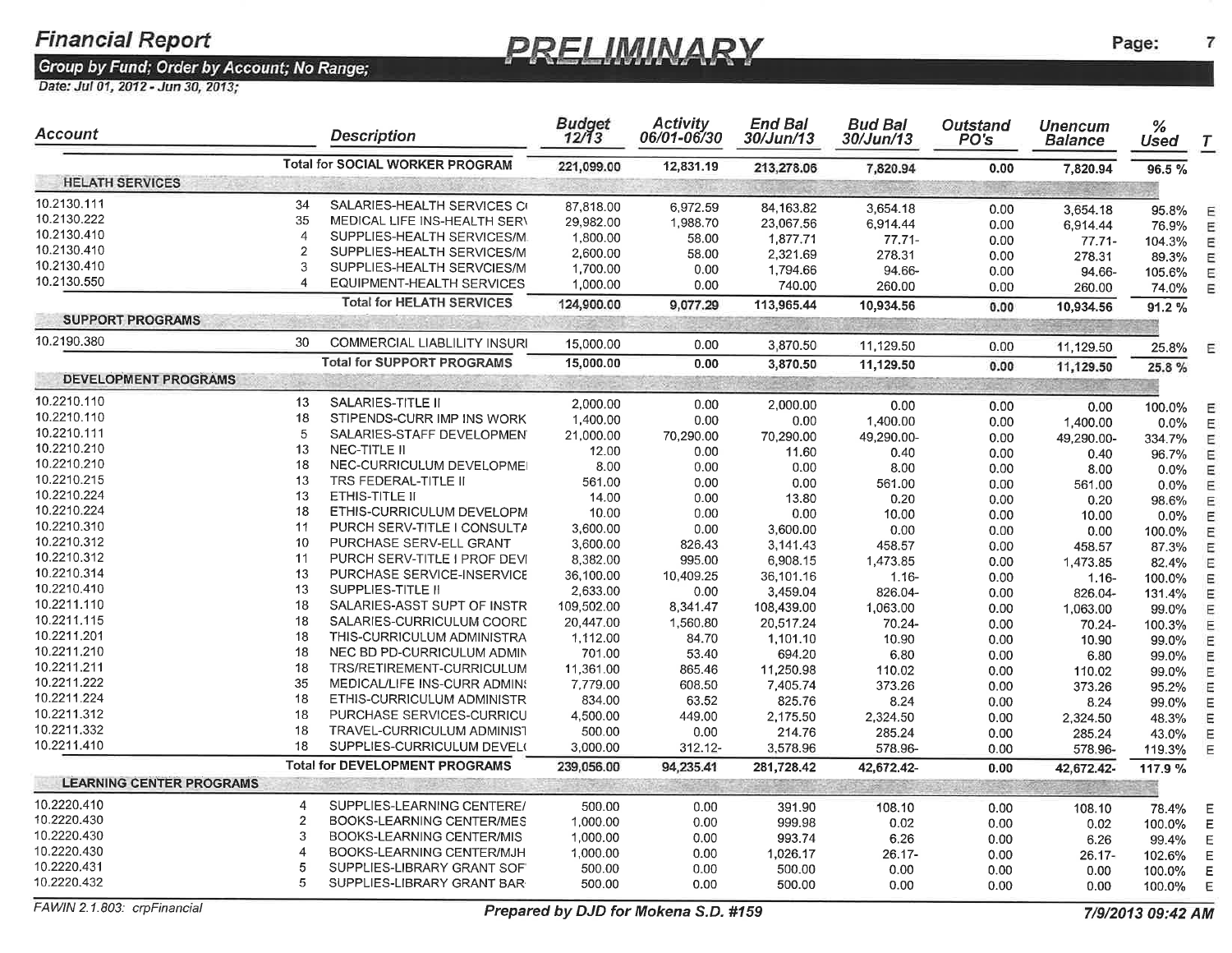### **PRELIMINARY**

9

| Account                        |                | <b>Description</b>                       | <b>Budget</b><br>12/13 | <b>Activity</b><br>06/01-06/30 | <b>End Bal</b><br>30/Jun/13 | <b>Bud Bal</b><br>30/Jun/13 | <b>Outstand</b><br>PO's | <b>Unencum</b><br><b>Balance</b> | %<br><b>Used</b> | $\tau$ |
|--------------------------------|----------------|------------------------------------------|------------------------|--------------------------------|-----------------------------|-----------------------------|-------------------------|----------------------------------|------------------|--------|
| 10.2410.332                    | 3              | TRAVEL-BULDING ADMINISTRAT               | 1,500.00               | 0.00                           | 977.94                      | 522.06                      | 0.00                    | 522.06                           | 65.2%            |        |
| 10.2410.332                    | 4              | TRAVEL-BUILDING ADMINISTRAT              | 2,500.00               | 0.00                           | 2,388.23                    | 111.77                      | 0.00                    | 111.77                           | 95.5%            |        |
| 10.2410.340                    | 4              | POSTAGE-MJH                              | 1,000.00               | 460.00                         | 3,563.02                    | 2,563.02-                   | 0.00                    | 2,563.02-                        | 356.3%           |        |
| 10.2410.340                    | 5              | POSTAGE-MES/MIS                          | 2,500.00               | 0.00                           | 0.00                        | 2,500.00                    | 0.00                    | 2,500.00                         | 0.0%             |        |
| 10.2410.410                    | $\overline{2}$ | SUPPLIES-ADMINISTRATIVE/MES              | 500.00                 | 0.00                           | 187.32                      | 312.68                      | 0.00                    | 312.68                           | 37.5%            |        |
| 10.2410.410                    | 3              | SUPPLIES-ADMINISTRATIVE/MIS              | 1,500.00               | 0.00                           | 590.30                      | 909.70                      | 0.00                    | 909.70                           | 39.4%            |        |
| 10.2410.410                    | 4              | SUPPLIES-ADMINISTRATIVE/MJH              | 500.00                 | 0.00                           | 0.00                        | 500.00                      | 0.00                    | 500.00                           | 0.0%             |        |
| 10.2410.640                    | 2              | <b>PROF ASSOCIATION FEES-MES</b>         | 800.00                 | 0.00                           | 748.00                      | 52.00                       | 0.00                    | 52.00                            | 93.5%            |        |
| 10.2410.640                    | 3              | PROFESSIONAL ASSOC FEES-M                | 350.00                 | 0.00                           | 404.00                      | 54.00-                      | 0.00                    | 54.00-                           | 115.4%           |        |
| 10.2410.640                    | 4              | PROFESSIONAL ASSOC FEES-M                | 850.00                 | 0.00                           | 580.00                      | 270.00                      | 0.00                    | 270.00                           | 68.2%            | E      |
|                                |                | <b>Total for BLDG ADMIN PROGRAM</b>      | 800,785.00             | 60,753.36                      | 776,413.15                  | 24,371.85                   | 0.00                    | 24,371.85                        | 97.0%            |        |
| <b>BUSINESS OFFICE PROGRAM</b> |                |                                          |                        |                                |                             |                             |                         |                                  |                  |        |
| 10.2510.111                    | 30             | SALARIES-ASST SUPT OF BUSIN              | 63,042.00              | 5,230.78                       | 62,518.36                   | 523.64                      | 0.00                    | 523.64                           | 99.2%            |        |
| 10.2510.115                    | 30             | SALARIES-ASST SUPT OF BUS S              | 30,820.00              | 2,942.40                       | 30,939.05                   | 119.05-                     | 0.00                    | 119.05-                          | 100.4%           |        |
| 10.2510.212                    | 30             | IMRF DEDUCTION-BUSINESS MA               | 2,971.00               | 246.48                         | 2,945.92                    | 25.08                       | 0.00                    | 25.08                            | 99.2%            |        |
| 10.2510.222                    | 35             | MEDICAL/LIFE INS-BUSINESS OF             | 29,467.00              | 2,540.74                       | 29,222.89                   | 244.11                      | 0.00                    | 244.11                           | 99.2%            |        |
| 10.2510.410                    | 30             | SUPPLIES-BUSINESS OFFICE                 | 1,500.00               | 0.00                           | 1,154.93                    | 345.07                      | 0.00                    | 345.07                           | 77.0%            |        |
| 10.2510.550                    | 30             | EQUIPMENT-DISTRICT OFFICE                | 700.00                 | 0.00                           | 0.00                        | 700.00                      | 0.00                    | 700.00                           | 0.0%             | E      |
|                                |                | <b>Total for BUSINESS OFFICE PROGRAM</b> | 128,500.00             | 10,960.40                      | 126,781.15                  | 1,718.85                    | 0.00                    | 1,718.85                         | 98.7%            |        |
| <b>FISCAL SERVICES</b>         | 38.            | No. 30 May 2011 as the                   |                        |                                |                             |                             |                         |                                  |                  |        |
| 10.2520.332                    | 30             | <b>TRAVEL-BUSINESS OFFICE</b>            | 2,000.00               | 15.00                          | 735.00                      | 1,265.00                    | 0.00                    | 1,265.00                         | 36.8%            |        |
| 10.2525.115                    | 30             | SALARIES-ACCT COORD/PAYRO                | 84,427.00              | 6,444.80                       | 84,197.07                   | 229.93                      | 0.00                    | 229.93                           | 99.7%            |        |
| 10.2525.222                    | 35             | MEDICAL/LIFE INS-ACCT COOR, F            | 22,626.00              | 1,766.36                       | 21,521.96                   | 1,104.04                    | 0.00                    | 1,104.04                         | 95.1%            |        |
| 10.2525.317                    | 30             | <b>BANK FEES</b>                         | 4,500.00               | 1,709.76                       | 7,308.83                    | 2,808.83-                   | 0.00                    | 2,808.83-                        | 162.4%           | Е      |
| 10.2525.410                    | 30             | SUPPLIES-FISCAL SERVICES                 | 1,700.00               | 0.00                           | 1,125.05                    | 574.95                      | 0.00                    | 574.95                           | 66.2%            |        |
| 10.2525.550                    | 30             | EQUIPMENT-FISCAL SERVICES                | 1,000.00               | 0.00                           | 0.00                        | 1,000.00                    | 0.00                    | 1,000.00                         | 0.0%             | Ε      |
|                                |                | <b>Total for FISCAL SERVICES</b>         | 116,253.00             | 9,935.92                       | 114,887.91                  | 1,365.09                    | 0.00                    | 1,365.09                         | 98.8%            |        |
| <b>CUSTODIAL SERVICES</b>      |                |                                          |                        |                                |                             |                             |                         |                                  |                  |        |
| 10.2542.116                    | 31             | SALARIES-MAINTENANCE PERS                | 142,896.00             | 10,992.00                      | 142,896.00                  | 0.00                        | 0.00                    | 0.00                             | 100.0%           | E      |
| 10.2542.139                    | 31             | OVERTIME-MAINTENANCE                     | 1,000.00               | 0.00                           | 0.00                        | 1,000.00                    | 0.00                    | 1,000.00                         | $0.0\%$          |        |
| 10.2542.222                    | 35             | MEDICAL/LIFE INS-MAINTENANC              | 29,401.00              | 2,304.38                       | 27,931.62                   | 1,469.38                    | 0.00                    | 1,469.38                         | 95.0%            |        |
| 10.2544.310                    | 30             | EQUIPMENT MAINTENANCE                    | 52,000.00              | 3,548.83                       | 40,725.96                   | 11,274.04                   | 0.00                    | 11,274.04                        | 78.3%            |        |
| 10.2546.410                    | 5              | SUPPLIES-CRISIS COMMITTEE                | 500.00                 | 32.42                          | 410.28                      | 89.72                       | 0.00                    | 89.72                            | 82.1%            | F      |
|                                |                | <b>Total for CUSTODIAL SERVICES</b>      | 225,797.00             | 16,877.63                      | 211,963.86                  | 13,833.14                   | 0.00                    | 13,833.14                        | 93.9%            |        |
| <b>FOOD SERVICE PROGRAM</b>    |                |                                          |                        |                                |                             |                             |                         |                                  |                  |        |
| 10.2561.111                    | 33             | SALARIES-FOOD SERVICE DIREO              | 38,999.00              | 2,999.89                       | 38,998.68                   | 0.32                        | 0.00                    | 0.32                             | 100.0%           | E      |
| 10.2561.222                    | 35             | MEDICAL/LIFE INS-FOOD SERVIC             | 11,472.00              | 857.38                         | 10,721.58                   | 750.42                      | 0.00                    | 750.42                           | 93.5%            | E      |
| 10.2562.118                    | 33             | SALARIES-FOOD SERVICE                    | 112,181.00             | 4,353.01                       | 114,591.91                  | 2,410.91-                   | 0.00                    | 2.410.91-                        | 102.1%           | Е      |
| 10.2562.119                    | 33             | SALARIES-FOOD SERVICE CUST               | 5,275.00               | 0.00                           | 5,275.00                    | 0.00                        | 0.00                    | 0.00                             | 100.0%           |        |
| 10.2562.125                    | 33             | SALARIES-FOOD SERV SECRET/               | 7,726.00               | 0.00                           | 7,726.00                    | 0.00                        | 0.00                    | 0.00                             | 100.0%           |        |
| 10.2562.310                    | 33             | PURCHASE SERV-REPAIR EQUIF               | 2,000.00               | 0.00                           | 427.58                      | 1,572.42                    | 0.00                    | 1,572.42                         | 21.4%            |        |
| 10.2562.315                    | 33             | DELIVERY CHARGE-FOOD SERV                | 4,000.00               | 0.00                           | 2,873.22                    | 1,126.78                    | 0.00                    | 1,126.78                         | 71.8%            |        |
| 10.2562.410                    | 33             | NON-FOOD SUPPLIES-FOOD SEI               | 21,000.00              | 193.74                         | 8,732.82                    | 12,267.18                   | 257.44                  | 12,009.74                        | 41.6%            | E      |
| 10.2562.411                    | 33             | GENERAL FOOD-FOOD SERVICE                | 110,000.00             | 4,611.22                       | 87,574.93                   | 22,425.07                   | 0.00                    | 22,425.07                        | 79.6%            | Ε      |
|                                |                |                                          |                        |                                |                             |                             |                         |                                  |                  |        |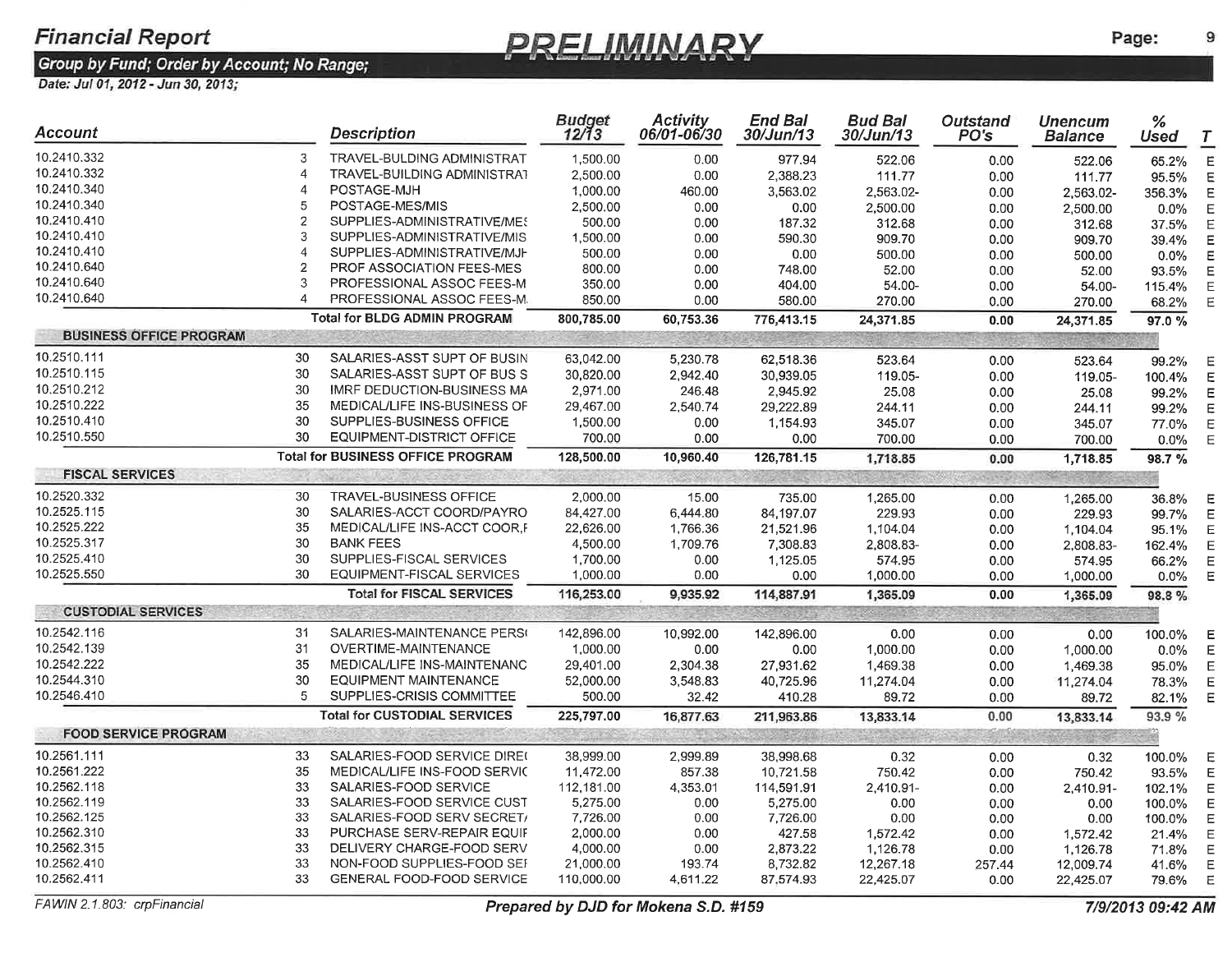### PRELIMINARY

Page:

11

#### Group by Fund; Order by Account; No Range;

Date: Jul 01, 2012 - Jun 30, 2013;

| Account                          |                        | <b>Description</b>                  | Budget<br>12/13        | <b>Activity</b><br>06/01-06/30 | <b>End Bal</b><br>30/Jun/13 | <b>Bud Bal</b><br>30/Jun/13 | Outstand<br>PO's | <b>Unencum</b><br><b>Balance</b> | $\%$<br>Used | $\tau$ |
|----------------------------------|------------------------|-------------------------------------|------------------------|--------------------------------|-----------------------------|-----------------------------|------------------|----------------------------------|--------------|--------|
| <b>OM FUND</b>                   |                        | <b>Total for EDUCATION FUND</b>     | 13,060,179.00          | 635,740.18                     | 13,075,673.47               | 15,494.47-                  | 576.44           | 16,070.91-                       | 100.12%      |        |
| <b>BUILDING PROGRAM</b>          |                        |                                     |                        |                                |                             |                             |                  |                                  |              |        |
| 20.2540.410                      | 31                     | SUPPLIES NON-CUSTODIAL              |                        |                                |                             |                             |                  |                                  |              |        |
| 20.2541.111                      | 31                     | SALARIES-O&M DIRECTOR               | 1,199.00<br>63,540.00  | 0.00<br>4.887.69               | 438.57<br>63,539.88         | 760.43<br>0.12              | 0.00             | 760.43                           | 36.6%        |        |
| 20.2541.222                      | 35                     | MEDICAL/LIFE INS-O&M DIRECT(        | 11,472.00              | 890.94                         | 10,889.38                   |                             | 0.00             | 0.12                             | 100.0%       |        |
| 20.2542.101                      | 31                     | SALARIES-CLERICAL O&M               | 20,385.00              |                                | 20,385.00                   | 582.62                      | 0.00             | 582.62                           | 94.9%        |        |
| 20.2542.119                      | 31                     | SALARIES-O&M FT & PT CUSTOL         | 507,761.00             | 0.00                           |                             | 0.00                        | 0.00             | 0.00                             | 100.0%       |        |
| 20.2542.136                      | 31                     | SALARIES-O&M SUMMER HELP            |                        | 39,376.80<br>2.985.02          | 503,649.92                  | 4,111.08                    | 0.00             | 4,111.08                         | 99.2%        |        |
| 20.2542.139                      | 31                     | OVERTIME-O&M CUSTODIAL/MIA          | 8,000.00               |                                | 7,166.42                    | 833.58                      | 0.00             | 833.58                           | 89.6%        |        |
| 20.2542.222                      | 35                     | MEDICAL/LIFE INS-O&M CUSTOD         | 12,000.00              | 0.00                           | 8,008.28                    | 3,991.72                    | 0.00             | 3,991.72                         | 66.7%        |        |
| 20.2542.309                      | 31                     | PURCHASE SERVICE-ADMIN SEF          | 138,717.00<br>1,000.00 | 10,273.22                      | 131,437.10                  | 7,279.90                    | 0.00             | 7,279.90                         | 94.8%        |        |
| 20.2542.310                      | 31                     | ROOF MAINTENANCE PROGRAM            |                        | 0.00                           | 0.00                        | 1,000.00                    | 0.00             | 1,000.00                         | 0.0%         |        |
| 20.2542.320                      | 31                     | SERVICES-O&M MAINTENANCE/I          | 6,000.00               | 443.94                         | 443.94                      | 5,556.06                    | 0.00             | 5,556.06                         | 7.4%         |        |
| 20.2542.323                      | $\mathbf{2}$           |                                     | 35,000.00              | 1,116.11                       | 28,292.62                   | 6,707.38                    | 0.00             | 6,707.38                         | 80.8%        |        |
| 20.2542.323                      | $\overline{4}$         | SERVICES-O&M MAINTENANCE/I          | 6,000.00               | 1,326.10                       | 5,528.84                    | 471.16                      | 0.00             | 471.16                           | 92.1%        |        |
| 20.2542.323                      | 3                      | SERVICES-O&M MAINTENANCE/I          | 11,650.00              | 538.05                         | 5,053.01                    | 6,596.99                    | 0.00             | 6,596.99                         | 43.4%        |        |
| 20.2542.340                      | 30                     | SERVICES-O&M MAINTENANCE/I          | 5,500.00               | 60.00                          | 5.959.25                    | 459.25-                     | 0.00             | 459.25-                          | 108.4%       |        |
|                                  |                        | <b>DISTRICT TELEPHONES</b>          | 97,199.00              | 6,590.06                       | 86,932.20                   | 10,266.80                   | 0.00             | 10,266.80                        | 89.4%        |        |
| 20.2542.370                      | 31                     | UTILITIES-WATER & SEWER             | 30,000.00              | 3,201.08                       | 30,063.33                   | 63.33-                      | 0.00             | 63.33-                           | 100.2%       |        |
| 20.2542.410                      | $\overline{c}$         | REPAIR/REPLACEMENT O&M/ME           | 4,500.00               | 0.00                           | 4,650.00                    | 150.00-                     | 0.00             | 150.00-                          | 103.3%       |        |
| 20.2542.410                      | 3                      | REPAIR/REPLACEMENT O&M/MIS          | 2,400.00               | 333.40                         | 1.885.50                    | 514.50                      | 0.00             | 514.50                           | 78.6%        |        |
| 20.2542.410                      | $\boldsymbol{4}$       | REPAIR/REPLACEMENT O&M/MJ           | 5,700.00               | 96.93                          | 5,661.44                    | 38.56                       | 0.00             | 38.56                            | 99.3%        |        |
| 20.2542.410                      | 31                     | O&M REPAIR & REPLACEMENT            | 6,200.00               | 94.02                          | 6.244.24                    | 44.24-                      | 0.00             | 44.24-                           | 100.7%       |        |
| 20.2542.411                      | $\overline{c}$         | SUPPLIES-O&M MAINTENANCE/N          | 1,500.00               | 156.75                         | 1,543.83                    | 43.83-                      | 0.00             | 43.83-                           | 102.9%       |        |
| 20.2542.411                      | 3                      | SUPPLIES-O&M MAINTENANCE/M          | 1,000.00               | 575.10                         | 1,204.17                    | 204.17-                     | 0.00             | 204.17-                          | 120.4%       |        |
| 20.2542.411                      | $\overline{4}$         | SUPPLIES-O&M MAINTENANCE/M          | 2,000.00               | 239.28                         | 2,024.43                    | 24.43-                      | 0.00             | 24.43-                           | 101.2%       |        |
| 20.2542.411                      | 31                     | SUPPLIES-O&M MAINTENANCE            | 6,000.00               | 799.65                         | 8,337.74                    | 2,337.74-                   | 0.00             | 2,337.74-                        | 139.0%       |        |
| 20.2542.412                      | 31                     | SUPPLIES-O&M CUSTODIAL              | 50,000.00              | 0.00                           | 55,632.38                   | 5,632.38-                   | 0.00             | 5,632.38-                        | 111.3%       |        |
| 20.2542.460                      | 30                     | <b>DISTRICT HEATING/GAS</b>         | 60,000.00              | 5,071.17                       | 48,719.43                   | 11,280.57                   | 0.00             | 11.280.57                        | 81.2%        |        |
| 20.2542.466                      | 30                     | DISTRICT BLDG ELECTRIC              | 430,000.00             | 43,091.01                      | 303,300.96                  | 126,699.04                  | 0.00             | 126,699.04                       | 70.5%        |        |
| 20.2542.550                      | $\overline{2}$         | REPLACE BLDG EQUIPMENT/ME           | 8,000.00               | 4,600.00                       | 5,723.93                    | 2,276.07                    | 0.00             | 2,276.07                         | 71.5%        |        |
| 20.2542.550                      | 3                      | REPLACEMENT BLDG EQUIPMEN           | 2,500.00               | 0.00                           | 749.85                      | 1,750.15                    | 0.00             | 1,750.15                         | 30.0%        |        |
| 20.2542.550                      | $\boldsymbol{\Lambda}$ | REPLACE BLDG EQUIPMENT/MJI          | 12,000.00              | 6,185.07                       | 7,158.73                    | 4,841.27                    | 0.00             | 4,841.27                         | 59.7%        |        |
| 20.2542.550                      | 31                     | REPLACE EQUIP-BLDG                  | 10,000.00              | 0.00                           | 3,200.00                    | 6,800.00                    | 0.00             | 6,800.00                         | 32.0%        |        |
| 20.2542.551                      | 31                     | O&M GROUNDS REPLACEMENT             | 30,000.00              | 0.00                           | 29,129.63                   | 870.37                      | 0.00             | 870.37                           | 97.1%        |        |
| 20.2543.319                      | 31                     | <b>CONTRACT SECURITY</b>            | 4,000.00               | 504.00                         | 3,072.00                    | 928.00                      | 0.00             | 928.00                           | 76.8%        |        |
| 20.2543.320                      | 31                     | <b>GROUNDS MAINTENANCE SERV</b>     | 100.00                 | 67.69                          | 67.69                       | 32,31                       | 0.00             | 32.31                            | 67.7%        |        |
| 20.2543.410                      | 31                     | <b>GROUNDS MAINTENANCE SUPP</b>     | 7,500.00               | 1,495.44                       | 6,933.54                    | 566.46                      | 0.00             | 566.46                           | 92.4%        |        |
| 20.2543.540                      | 31                     | ASPHALT-SITE IMPROVEMENTS           | 9,550.00               | 0.00                           | 2,000.00                    | 7,550.00                    | 0.00             | 7,550.00                         | 20.9%        |        |
| 20.2545.410                      | 31                     | ALL VEHICLES PARTS & GAS            | 10,000.00              | 116.00                         | 5,849.94                    | 4,150.06                    | 0.00             | 4,150.06                         | 58.5%        |        |
|                                  |                        | <b>Total for BUILDING PROGRAM</b>   | 1,618,373.00           | 135,114.52                     | 1,410,877.17                | 207,495.83                  | 0.00             | 207,495.83                       | 87.2%        |        |
| <b>Expense Subtotal 1 20.412</b> |                        |                                     |                        |                                |                             |                             |                  |                                  |              |        |
| 20.4120.679                      | 10                     | SP ED CO-OP BUILDING MAINTE         | 78,806.00              | 0.00                           | 63,241.92                   | 15,564.08                   | 0.00             | 15,564.08                        | 80.3%        | Е      |
|                                  |                        | Total for Expense Subtotal 1 20.412 | 78,806.00              | 0.00                           | 63,241.92                   | 15,564.08                   | 0.00             | 15,564.08                        | 80.3%        |        |
| Expense Subtotal 1 20.600        |                        |                                     |                        |                                |                             |                             |                  |                                  |              |        |

FAWIN 2.1.803: crpFinancial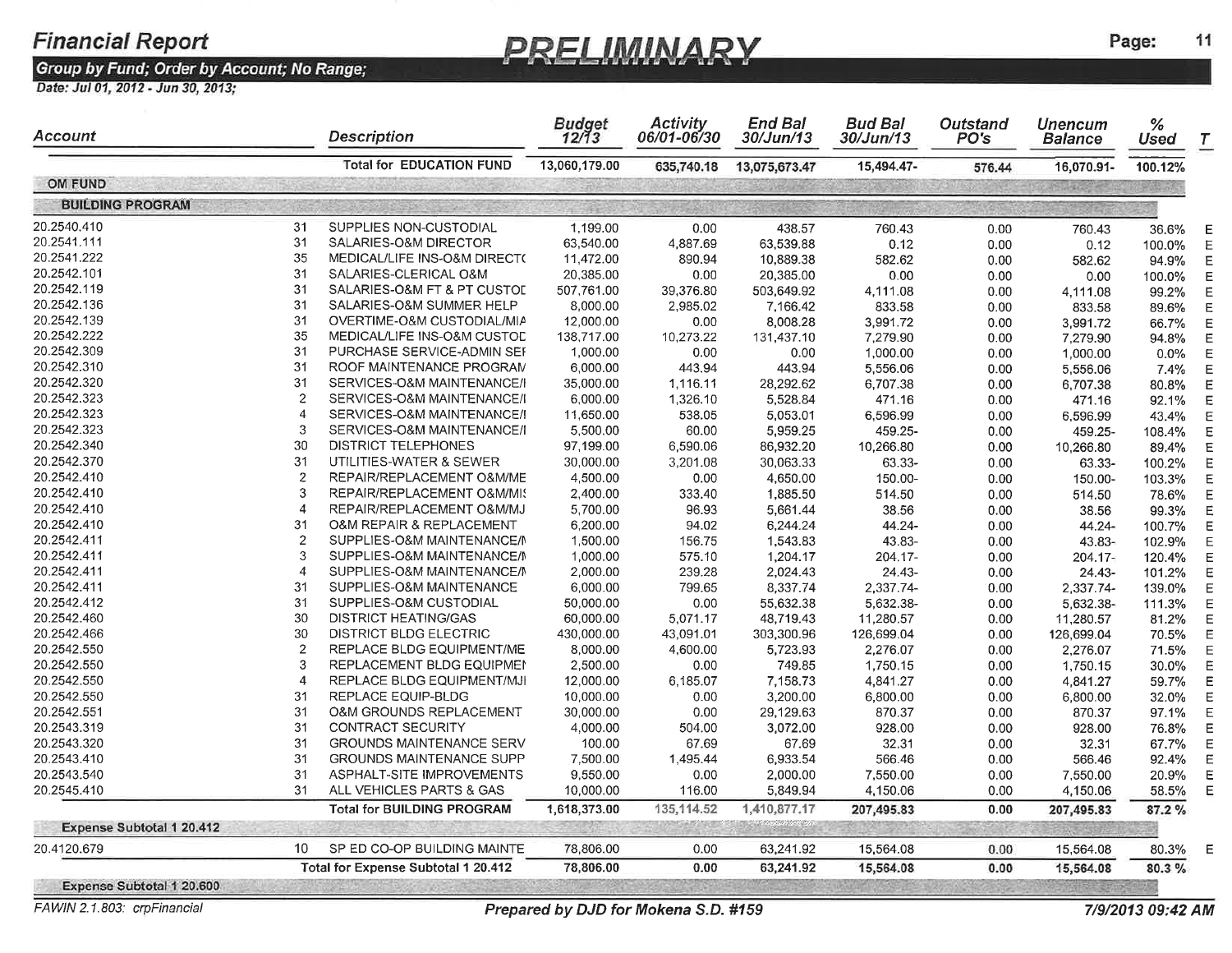### **PRELIMINARY**

| Account                     |                | <b>Description</b>                    | <b>Budget</b><br>12/13 | <b>Activity</b><br>06/01-06/30 | <b>End Bal</b><br><i>30/Jun/13</i> | <b>Bud Bal</b><br><i>30/Jun/13</i> | Outstand<br>PO's | Unencum<br>Balance | %<br><b>Used</b> | $\tau$ |
|-----------------------------|----------------|---------------------------------------|------------------------|--------------------------------|------------------------------------|------------------------------------|------------------|--------------------|------------------|--------|
| Expense Subtotal 1 50.110   |                |                                       |                        |                                |                                    |                                    |                  |                    |                  |        |
| 50.1101.212                 | 5              | IMRF-SHCEDULE B/CLASSIFIED:           | 14,355.00              | 0.00                           | 339.03                             | 14,015.97                          | 0.00             | 14,015.97          | 2.4%             | Е      |
| 50.1101.213                 | 5              | FICA-CLASSIFIED STAFF/SCHED           | 6,820.00               | $3.10 -$                       | 825.80                             | 5,994.20                           | 0.00             | 5,994.20           | 12.1%            |        |
| 50.1101.214                 | $\overline{2}$ | MEDICARE-TEACHERS/MES                 | 22,127.00              | 919.88                         | 17,122.83                          | 5,004.17                           | 0.00             | 5,004.17           | 77.4%            | Е      |
| 50.1101.214                 | 3              | MEDICARE-TEACHER/MIS                  | 13,991.00              | 708.48                         | 11,451.94                          | 2,539.06                           | 0.00             | 2,539.06           | 81.9%            |        |
| 50.1101.214                 | 5              | MEDICARE-SCHEDULE B, SELF F           | 1,595.00               | 11.90                          | 1,213.83                           | 381.17                             | 0.00             | 381.17             | 76.1%            |        |
| 50.1101.214                 | 23             | MEDICARE-PASS MES/MIS                 | 80.00                  | 0.00                           | 109.17                             | $29.17 -$                          | 0.00             | 29.17-             | 136.5%           |        |
| 50.1102.214                 | $\overline{4}$ | MEDICARE-TEACHERS/MJH                 | 26,478.00              | 1,039.46                       | 23,252.80                          | 3,225.20                           | 0.00             | 3,225.20           | 87.8%            |        |
| 50.1106.212                 | 5              | IMRF-INSTRUCTIONAL AIDE               | 261.00                 | 0.00                           | 57.54                              | 203.46                             | 0.00             | 203.46             | 22.0%            |        |
| 50.1106.213                 | 5              | FICA-INSTRUCTIONAL AIDE               | 124.00                 | 0.00                           | 27.42                              | 96.58                              | 0.00             | 96.58              | 22.1%            |        |
| 50.1106.214                 | 5              | MEDICARE-INSTRUCTIONAL AIDI           | 29.00                  | 0.00                           | 6.42                               | 22.58                              | 0.00             | 22.58              | 22.1%            |        |
| 50.1108.212                 | 5              | IMRF-BUILDING AIDES                   | 24,997.00              | 255.47                         | 21,236.81                          | 3,760.19                           | 0.00             | 3,760.19           | 85.0%            |        |
| 50.1108.213                 | 5              | <b>FICA-BUILDING AIDES</b>            | 11,876.00              | 124.47                         | 10.450.68                          | 1,425.32                           | 0.00             | 1,425.32           | 88.0%            |        |
| 50.1108.214                 | 5              | MEDICARE-BUILDING AIDES               | 2,777.00               | 29.10                          | 2,444.21                           | 332.79                             | 0.00             | 332.79             | 88.0%            |        |
| 50.1109.213                 | 5              | FICA-SUB SEC, BLDG AIDE, NURS         | 930.00                 | 3.48                           | 780.00                             | 150.00                             | 0.00             | 150.00             | 83.9%            |        |
| 50.1109.214                 | 5              | MEDICARE-SUB SEC, BLDG AIDE           | 218.00                 | 0.81                           | 182.42                             | 35.58                              | 0.00             | 35.58              | 83.7%            | F      |
|                             |                | Total for Expense Subtotal 1 50.110   | 126,658.00             | 3,089.95                       | 89,500.90                          | 37,157.10                          | 0.00             | 37,157.10          | 70.7%            |        |
| <b>ELEMENTARY BENEFITS</b>  |                |                                       |                        |                                |                                    |                                    |                  |                    |                  |        |
| 50.1111.214                 | 5              | MEDICARE-SUBSTITUTE TEACHI            | 1,943.00               | 9.50                           | 2,597.41                           | 654.41-                            | 0.00             | 654.41-            | 133.7%           | Ε      |
|                             |                | <b>Total for ELEMENTARY BENEFITS</b>  | 1,943.00               | 9.50                           | 2,597.41                           | 654.41-                            | 0.00             | 654.41-            | 133.7 %          |        |
| <b>JUNIOR HIGH BENEFITS</b> |                |                                       |                        |                                |                                    |                                    |                  |                    |                  |        |
| 50.1125.212                 | 22             | <b>IMRF-EARLY START AIDE</b>          | 2,068.00               | 22.48                          | 2,182.92                           | 114.92-                            | 0.00             | 114.92-            | 105.6%           | Е      |
| 50.1125.213                 | 22             | FICA-EARLY START AID                  | 982.00                 | 10.68                          | 1,047.12                           | $65.12 -$                          | 0.00             | 65.12-             | 106.6%           | Е      |
| 50.1125.214                 | 22             | MEDICARE - EARLY START                | 1,038.00               | 63.00                          | 1,029.73                           | 8.27                               | 0.00             | 8.27               | 99.2%            | F      |
|                             |                | <b>Total for JUNIOR HIGH BENEFITS</b> | 4,088.00               | 96.16                          | 4,259.77                           | 171.77-                            | 0.00             | 171.77-            | 104.2%           |        |
| Expense Subtotal 1 50.120   |                |                                       |                        |                                |                                    |                                    |                  |                    |                  |        |
| 50.1200.212                 | 10             | <b>IMRF-STUDENT SERVICES</b>          | 4,867.00               | 239.72                         | 4,803.00                           | 64.00                              | 0.00             | 64.00              | 98.7%            | Е      |
| 50.1200.213                 | 10             | <b>FICA-STUDENT SERVICES</b>          | 2,312.00               | 113.88                         | 2.302.24                           | 9.76                               | 0.00             | 9.76               | 99.6%            |        |
| 50.1200.214                 | 10             | MEDICARE-STUDENT SERVICES             | 2,141.00               | 149.76                         | 2,140.14                           | 0.86                               | 0.00             | 0.86               | 100.0%           |        |
| 50.1201.214                 | 10             | MEDICARE-SI TEACHERS                  | 2,746.00               | 204.92                         | 2,596.77                           | 149.23                             | 0.00             | 149.23             | 94.6%            | E      |
|                             |                | Total for Expense Subtotal 1 50.120   | 12,066.00              | 708.28                         | 11,842.15                          | 223.85                             | 0.00             | 223.85             | 98.1 %           |        |
| Expense Subtotal 1 50,121   |                |                                       |                        |                                |                                    |                                    |                  |                    |                  |        |
| 50.1210.214                 | 10             | MEDICARE-LEARNING DISABILIT           | 5,449.00               | 338.20                         | 5,832.31                           | 383.31-                            | 0.00             | 383.31-            | 107.0%           | Е      |
|                             |                | Total for Expense Subtotal 1 50.121   | 5,449.00               | 338.20                         | 5,832.31                           | 383.31-                            | 0.00             | 383.31-            | 107.0%           |        |
| Expense Subtotal 1 50.122   |                |                                       |                        |                                |                                    |                                    |                  |                    |                  |        |
| 50.1223.214                 | 10             | MEDICARE - SPEECH TEACHERS            | 2,554.00               | 192.10                         | 2,481.71                           | 72.29                              | 0.00             | 72.29              | 97.2%            | Ε      |
|                             |                | Total for Expense Subtotal 1 50.122   | 2,554.00               | 192.10                         | 2,481.71                           | 72.29                              | 0.00             | 72.29              | 97.2%            |        |
| <b>CHAPTER I BENEFITS</b>   |                |                                       |                        |                                |                                    | 주인 정치                              | うかつ だいこうこうせ      |                    |                  |        |
| 50.1250.214                 | 18             | MEDICARE-RTI COORD/DIAGNOS            | 800.00                 | 0.00                           | 746.37                             | 53.63                              | 0.00             | 53.63              | 93.3%            | Ε      |
| 50.1251.214                 | 11             | MEDICARE-TITLE I                      | 1,048.00               | 0.00                           | 1,020.74                           | 27.26                              | 0.00             | 27.26              | 97.4%            | F      |
|                             |                | <b>Total for CHAPTER I BENEFITS</b>   | 1,848.00               | 0.00                           | 1,767.11                           | 80.89                              | 0.00             | 80.89              | 95.6%            |        |